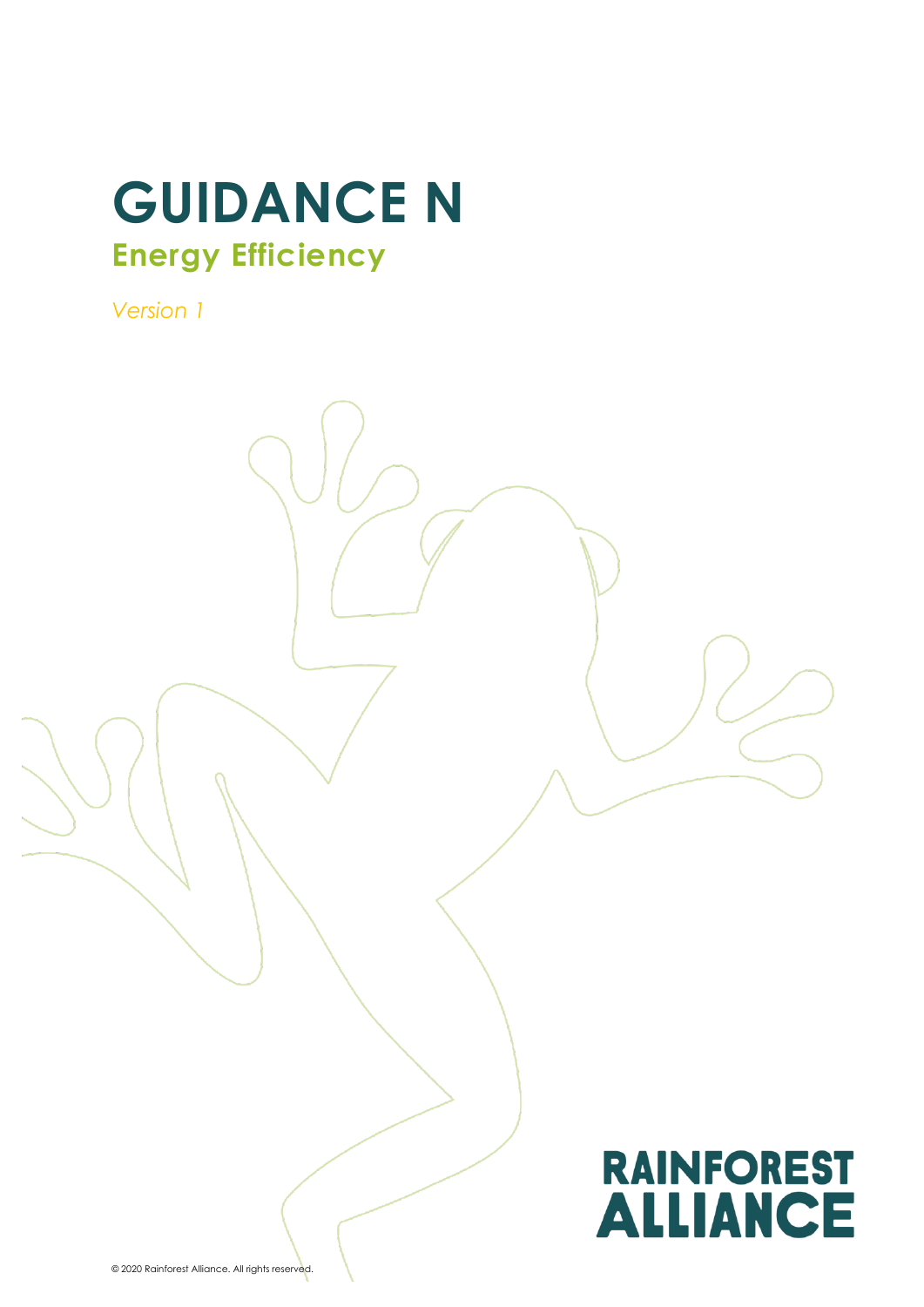

#### Translation Disclaimer

For any question related to the precise meaning of the information contained in the translation, please refer to the English official version for clarification. Any discrepancies or differences in meaning due to translation are not binding and have no effect for auditing or certification purposes.

#### More information?

For more information about the Rainforest Alliance, visit [www.rainforest-alliance.org](http://www.rainforest-alliance.org/) or contact [info@ra.org](mailto:info@ra.org)

| Document Name:                                                                                                |                   | Document Code:                                                                  | Verison:             |
|---------------------------------------------------------------------------------------------------------------|-------------------|---------------------------------------------------------------------------------|----------------------|
| Guidance N: Energy Efficiency                                                                                 |                   | SA-G-SD-15-V1                                                                   |                      |
| Date of first<br>publication:                                                                                 | Date of revision: | <b>Nalid From:</b>                                                              | Expires by:          |
| December 31, 2020                                                                                             | N/A               | December 31, 2020                                                               | Until further notice |
| Developed by:                                                                                                 |                   | Approved by:                                                                    |                      |
| Rainforest Alliance Department Standards<br>and Assurance                                                     |                   | Director of Standards and Assurance                                             |                      |
| Linked to:                                                                                                    |                   |                                                                                 |                      |
| requirements (6.8.1, 6.8.2)                                                                                   |                   | \$A-S-SD-1-V1.1 Rainforest Alliance 2020 Sustainable Agriculture Standard, Farm |                      |
| <b>Replaces:</b>                                                                                              |                   |                                                                                 |                      |
| N/A                                                                                                           |                   |                                                                                 |                      |
| <b>Applicable to:</b>                                                                                         |                   |                                                                                 |                      |
| Farm certificate holders                                                                                      |                   |                                                                                 |                      |
| Country/Region:                                                                                               |                   |                                                                                 |                      |
| All                                                                                                           |                   |                                                                                 |                      |
| Crop:                                                                                                         |                   | <b>Type of Certification:</b>                                                   |                      |
| All crops in the scope of the Rainforest<br>Alliance certification system; please see<br>Certification Rules. |                   | <b>Farm Certificate holders</b>                                                 |                      |

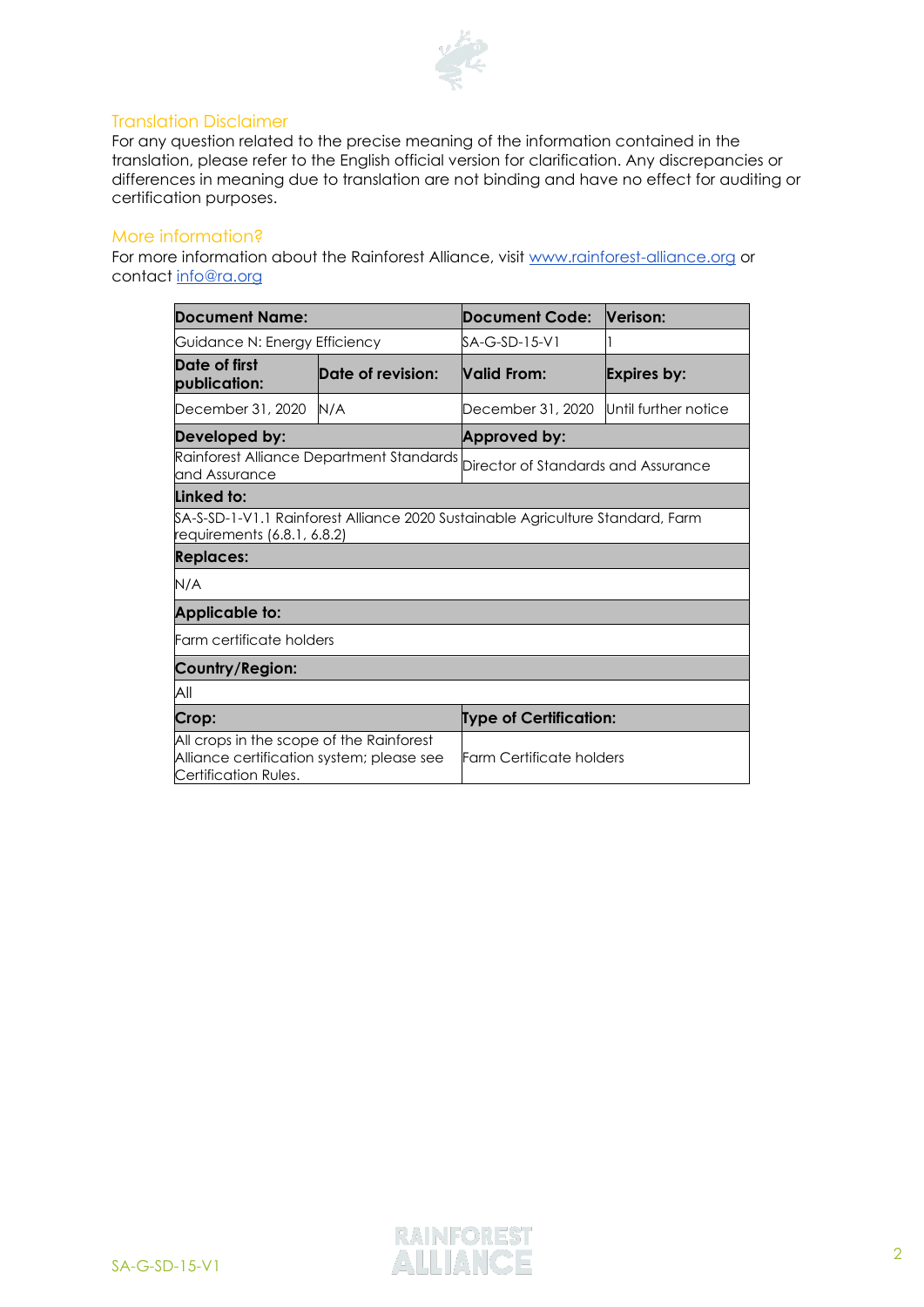

# **OBJECTIVE**

Section 6.8 addresses the energy efficiency of certified farms. The section is divided into 6.8.1, which is a core requirement; 6.8.2, which is a mandatory smart meter; and 6.8.3, which is a mandatory improvement requirement. Energy efficiency refers to the ratio of the output of performance, service, goods or energy, vis-à-vis input of energy.

Improving energy efficiency is integral to sustainable agriculture. It includes both increasing the yield per unit of energy and reducing the quantity of a farm's total energy use. Energy efficiency is also key for reducing greenhouse gas (GHG) emissions from agriculture. To verify that energy efficiency has been improved, the energy input per unit yield must have been reduced.

The amount of energy used must be calculated and documented according to the types of energy sources used and the machinery used in operations (production and processing). To increase energy efficiency, producers need to know their business-as-usual energy consumption and decide a target for reduction. Record keeping is therefore, an essential activity in achieving energy efficiency.

Producers can also choose to calculate the greenhouse gas emissions (GHG) from energy use and set a target to reduce emissions, which ideally will result in energy efficiency. To calculate greenhouse gas emissions were commends using the Cool Farm Tool (CFT)1. , The tool uses the Tier 2 methodology recommended by the Intergovernmental Panel on Climate Change (IPCC) The CFT is one of the simplest yet comprehensive and freely available GHG calculators that facilitate producers' calculations from farm activities.

# **SCOPE**

This guidance applies to all regions across the globe and targets the use of fossil fuels, electricity, renewable energy, gas, and biomass on various types of crop farms.

# **AUDIENCE**

This guidance is for use by large farms, individual farms and farm group management.

# **GUIDANCE**

To meet the **core requirement of 6.8.1** and **mandatory smart meter of 6.8.2,** the following steps should be taken:

<sup>1.</sup> To use the Cool Farm Tool, refer to guidance for 4.9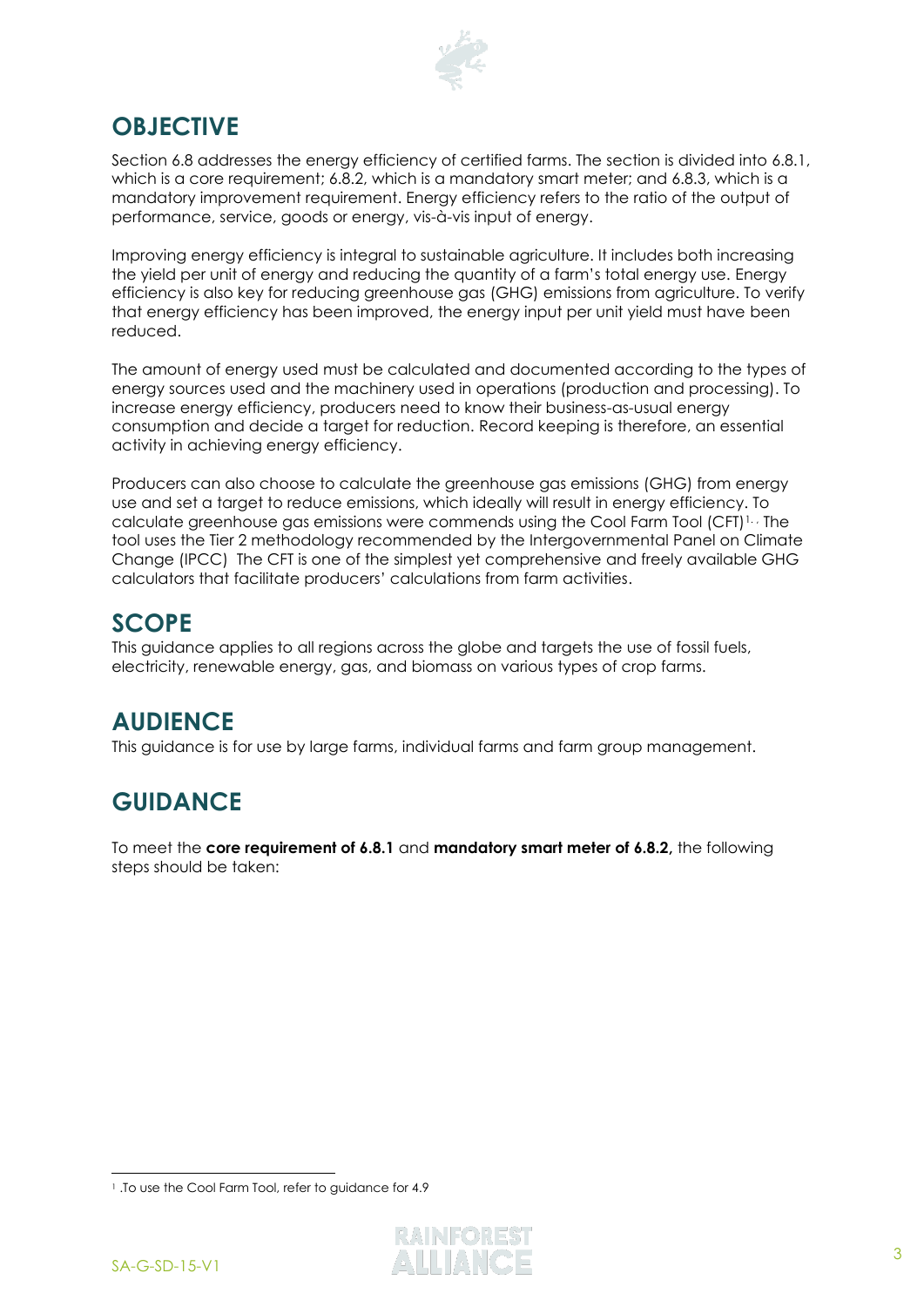

## **6.8.1 CORE REQUIREMENT**

## **Step 1: Quantify and document type of energy sources**

- 1.1 Identify and document the production and processing operations that require and use energy.
- 1.2 Categorize the energy consumption equipment into those which stay in a fixed location (*stationary*) (e.g. boiler) and those that move around (*mobile*) (e.g. tractors).
- 1.3 Indicate the type of energy source for individual equipment captured under both stationary and mobile categories and indicate if the energy source is renewable (eg solar power, wind power, biomass (wood, charcoal, dung, biogas etc) or non-renewable. (oil, petrol, diesel, coal, natural gas)
- 1.4 Determine how much energy is used by each of the processes and pieces of equipment listed in the categories above. For example, you can obtain information on units used from bills and receipts. Data required would include gallons/volume of fuel used; kWh of electricity, cubic feet of natural gas.
- 1.5 Calculate the total energy consumption per year. The calculation should include a full calender year, including all harvest and processing periods. A do-it-yourself farm energy assessment tool can be used. Some are laid out in a checklist/multiple-choice format; others combine checkboxes with numeric entries; others are a complex spreadsheet-style calculator. A range of Farm Energy Calculator tools are identified here2.
- 1.5 Calculate total energy consumption per kg of product by dividing the total amount of energy used by the total amount of product produced.

<sup>2</sup> See annex to guide you to choose the appropriate tool for calculating energy consumption that suits your context.

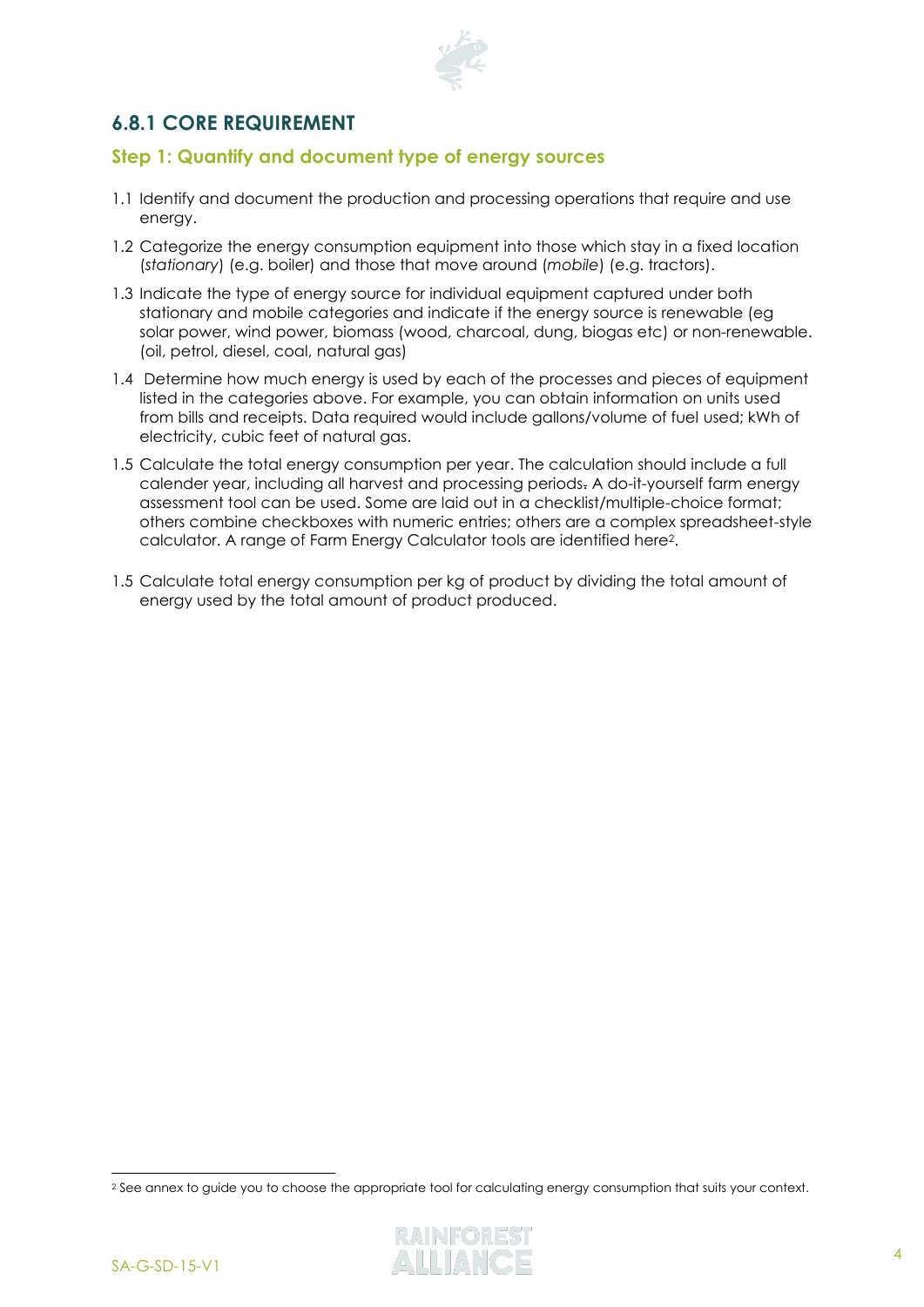

# **6.8.2 MANDATORY SMART METER**

## **Step 2: Set targets for energy efficiency and identify efficiency improvement measures**

The energy consumption calculation made for requirement 6.8.1 must be used to set targets for improving energy efficiency over time. Certificate Holders must set their own targets based on their current energy use and a realistic plan to improve efficiency. Targets for increased efficiency in energy use must be set and measured using the smart meter tool. Energy efficiency targets and improvement measures identified can also be included as an energy efficiency plan as one of the sections of the farm management plan to help management keep track and regularly measure improvements.

- 2.1 Set targets to be achieved under an energy efficiency plan. Targets can be in the form of:
	- Setting a limit on the amount of total energy to be consumed. This is the indicator "total energy use". This kind of target means that the total energy consumed in future years will be lower than the current consumption calculated for requirement 6.8.1)
	- Setting a percentage increase in efficiency to be achieved. This is the indicator " total energy use per kg of product". This kind of target means that the CH will produce the same amount of production with less energy, or will use the same amount of energy to achieve more production)
	- Setting a percentage shift from non-renewable to renewable energy sources. This is the indicator "Amounts of renewable and non-renewable energy used, by type" (e.g., volume of fuel, KWh electricity, quantity of biomass energy) This type of target means that more of the energy used will be from for example solar or wind power and less from oil or coal etc than was recorded for section 6.8.1
- 2.2 Identify measures to reduce energy demand and consumption with reduced dependency on non-renewable energy sources for production and processing. Some examples <sup>3</sup> include:
	- Switch from a reliance on fossil fuels to renewable energy sources like wind and solar where feasible.
	- Purchase energy efficient machinery/equipment and lights. The best way is to buy products with energy efficiency labels – the higher the number of stars, the more efficient energy use consumption.
	- Switch off lights and turn off machinery and unplug when not in use. This reduces "vampire energy4" consumption.
	- Perform regular and routine maintenance of lights, fans, trucks/tractors, refrigerators, dryers, etc.
	- In the dry season, take advantage of natural sunlight to dry produce instead of relying on electric dryers.
	- Install moisture sensors in grain drying equipment to avoid over drying.
	- Install motion sensor lights and beams.

<sup>4</sup> Vampire energy is the electric power consumed by gadgets when they are switched off but still plugged in.



<sup>3</sup> For further information and guidance, see links in annex.